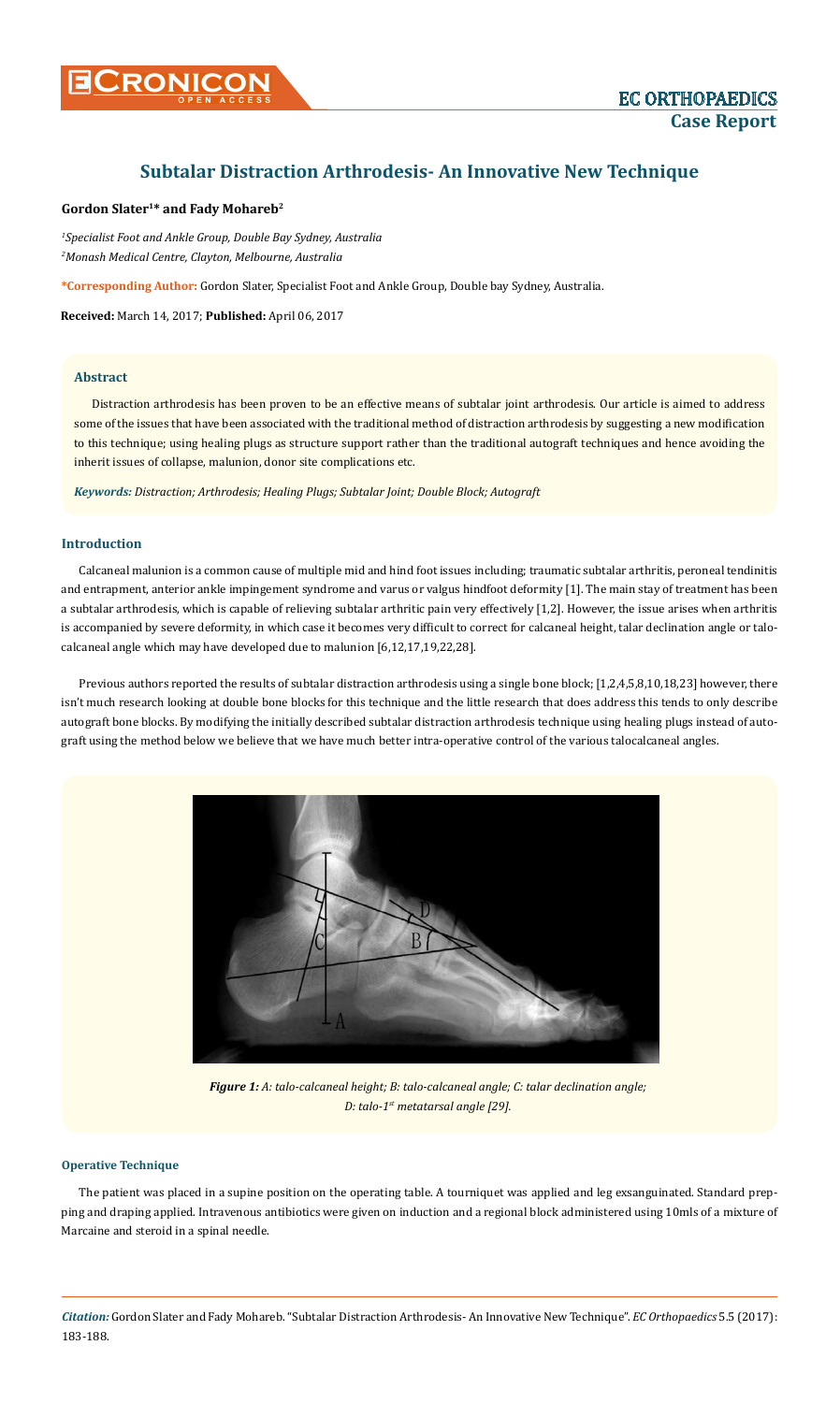An incision was made over the lateral aspect of the hind food. Blunt dissection was made down to the flexor digitorum brevis musculature and this was elevated without difficulty. The underlying subtalar joint was exposed and a capsulotomy was performed. Advanced osteoarthritis of the subtalar joint surface was noted. Using a lamina spreader, the subtalar joint was exposed, and then the residual cartilage was debrided and the subchondral surface prepared.

Multiple drill points (spot Welds) on the posterior facet. Interosseous ligaments were cleared.

While holding the subtalar joint in distraction, we paid attention to maintain the hind-foot in a neutral or a little everted position after the medial articular capsule of the subtalar joint was separated enough.

The degree of distraction was determined by measuring the loss of height in comparison with an unaffected site.

Two Integrant Fuse it's were inserted into the fusion site.

Position was confirmed using fluoroscopy.

Lateral wall clearance was performed, prominent calcaneal bone was removed from the lateral gutter. Synovitis was removed and the peroneal tendons checked, and glide freely.

## **Case Report**

We also present the case of a 68-year-old female that presented with a malunited calcaneal fracture treated with a distraction arthrodesis using the aforementioned surgical technique.

Ms X was reviewed a year post a comminuted intraarticular calcaneal fracture that had previously been managed non-operatively. She sustained the injury post a fall off a ladder. She was initially managed with immobilisation in a controlled ankle movement (CAM) boot with no active range of movement (ROM) for six weeks. This was followed by a further six weeks of touch weight bearing in the same boot. On presentation, she complained of chronic pain on the lateral side of her hind foot, which was exacerbated by prolonged periods of weight bearing or ambulating on uneven surfaces. Pain was described as severe.

#### **Ankle**

| <b>Swelling</b>                 |    |          | Yes            |              |           |           |          |         |  |
|---------------------------------|----|----------|----------------|--------------|-----------|-----------|----------|---------|--|
| Alignment                       |    |          | Varus          | Valgus       | Neutral   |           |          |         |  |
| Gait                            |    |          | Antalgic       |              |           |           |          |         |  |
| <b>Tenderness</b>               |    |          | Medial         | Anterior     | Lateral   |           |          |         |  |
| <b>Pulses</b>                   |    |          |                |              |           |           |          |         |  |
| <b>Sensation</b>                |    |          |                |              |           |           |          |         |  |
| <b>Tib Fib Joint Tenderness</b> |    |          | Yes            | No           |           |           |          |         |  |
|                                 | ER |          | $(+)$ ve       | $(-)ve$      |           |           |          |         |  |
| <b>Squeeze Test</b>             |    |          | $(+)$ ve       | $(-)ve$      |           |           |          |         |  |
| <b>Peroneal Tenderness</b>      |    | Yes      | N <sub>o</sub> |              |           |           |          |         |  |
| <b>Stork Test</b>               |    |          | $(+)$ ve       | $(-)ve$      |           |           |          |         |  |
| <b>Too Many Toes' Test</b>      |    | $(+)$ ve | $(-)ve$        |              |           |           |          |         |  |
| <b>Peroneal Strength</b>        |    |          | Grade I        | Grade II     | Grade III | Grade IV  | Grade V  |         |  |
| <b>Tib Post</b>                 |    |          | Grade I        | Grade II     | Grade III | Grade IV  | Grade V  |         |  |
| <b>Anterior Drawer Test</b>     |    |          | $0^{\circ}$    | Grade I      | Grade II  | Grade III | Grade IV | Grade V |  |
|                                 |    |          | $30^{\circ}$   | Grade I      | Grade II  | Grade III | Grade IV | Grade V |  |
|                                 |    |          |                |              |           |           |          |         |  |
| <b>ROM</b>                      |    |          | $\mathbf R$    | $\mathbf{L}$ |           |           |          |         |  |
| Ankle                           |    | DF       |                |              |           |           |          |         |  |
|                                 |    | PF       |                |              |           |           |          |         |  |
|                                 |    | Inv      |                |              |           |           |          |         |  |
|                                 |    | Ev       |                |              |           |           |          |         |  |
| Subtalar Joint<br>Inv           |    |          |                |              |           |           |          |         |  |
|                                 |    | Ev       |                |              |           |           |          |         |  |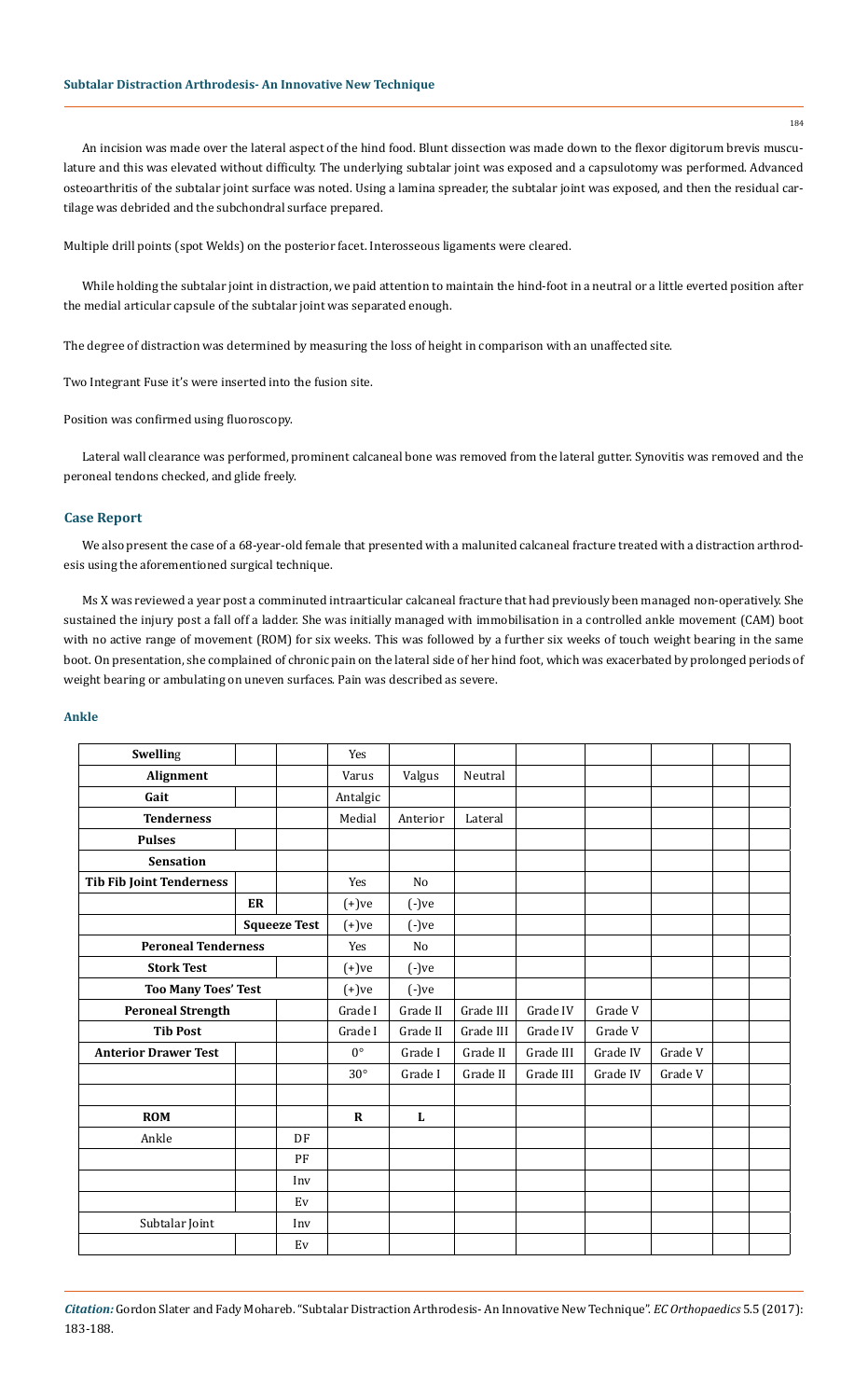## **Mid Foot**

| Alignment       | Normal |     |             |
|-----------------|--------|-----|-------------|
| Pain            | Normal | TMT | Sinus Tarsi |
| <b>Swelling</b> | Yes    | Nο  |             |

On examination, she had an antalgic gate, a mild degree of hind foot misalignment compared to the contralateral side and an irritable subtalar joint. The hind-foot was broad and swollen. Her range of movement was significantly decreased compared to the contralateral side. Radiographs and MRI on presentation demonstrated a mal-united calcaneal fracture, oedema across the subtalar joint and degenerative change of this joint.



*Figure 2: Pre-Op CT scan.*



*Figure 3: Pre-Op MRI.*

She was managed with a distraction arthrodesis with synthetic bone graft and healing plugs of her right subtalar joint using the aforementioned surgical technique. She started active range of movement after the wounds had healed and began to weight bear in a range of movement boot at two months post surgery. Radiographs at three months post surgery demonstrated fusion of the subtalar joint. After her four month review the patient was asked to increase her activity as tolerated.

*Citation:* Gordon Slater and Fady Mohareb. "Subtalar Distraction Arthrodesis- An Innovative New Technique". *EC Orthopaedics* 5.5 (2017): 183-188.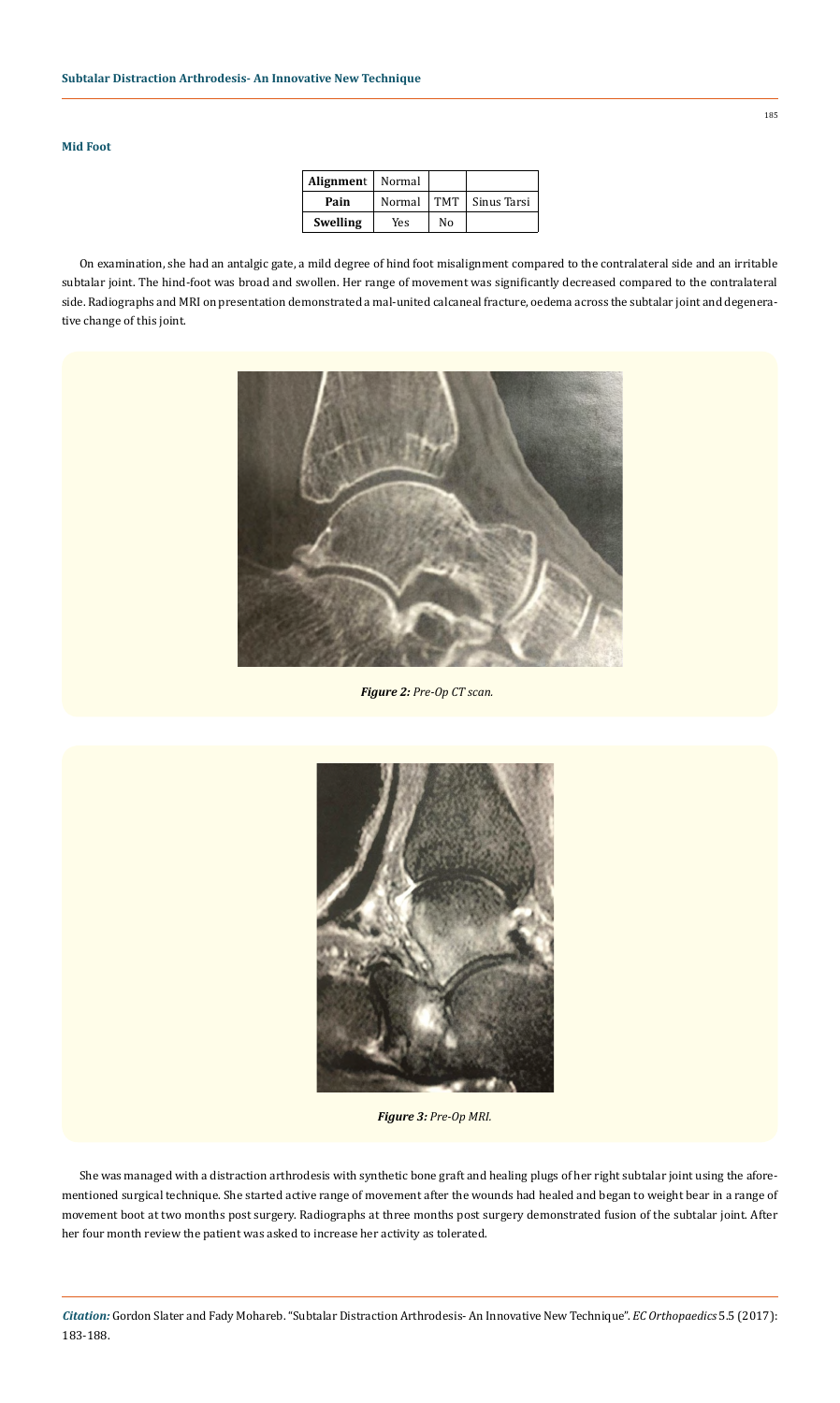#### **Discussion**

Symptomatic subtalar arthritis after intra-articular calcaneal fractures can be treated by subtalar arthrodesis *in situ* [10,19,23,30-33]. Often this is combined with decompression of the lateral wall to relieve symptoms from calcaneofibular abutment and subfibular impingement. In situ subtalar arthrodesis cannot, however, restore physiological heel height, the talocalcaneal angle, or the talar declination angle in injuries or deformities which involve collapse at the subtalar joint [9,11,13,14,15,20,21,25,27]. Carr., *et al*. [4] introduced subtalar bone block distraction arthrodesis to restore satisfactory orientation of the hind- foot in an attempt to improve function. The concept was that substantial loss of heel height may lead to symptomatic anterior tibiotalar impingement, and they recommended that this deformity be corrected.

Although a satisfactory outcome may be obtained using subtalar bone block distraction arthrodesis, the complexity of the procedure introduces a number of potential complications such as wound healing [4,23] neuralgia [8,19,23] prominent metalwork [4,19,32] and varus malunion. [6,19,23,31,32] are all well documented.

We suggest a modification to this technique described be Carr., *et al*. [4] of using healing plugs as a means of structural support. Two Fuse It (integrant) plus were used with Wright Synthetic bone graft to all distraction at the fusion site. The Fuse It plugs maintain the distraction, allow for bony ingrowth and act as a container for bone graft. Patient was mobilized NWB in a camwalker 6/52, moving to graduated to weight bearing for a further 6/52.

No preprevious research has looked into the use of healing plugs as a means of structural support. Use of structural autograft with a bone block carries risk of collapse of the graft and loss of position with rates reported in the literature to be in the range of 25 - 35% [4,5,7,10,16,18,19,24].

There is also the significant risk of donor site morbidity; including wound infections and donor site pain [26].

All these issues are completely resolved when using our suggested healing plugs technique; there is no longer a need for a donor site to be used and the risk of collapse of the bone block is also completely removed. These integrant heal plugs allow for excellent structure support ensuring that no collapse or loss of position occurs while allowing for integration and ingrowth of bone to take place.

#### **Conclusion**

This suggested new technique of distraction arthrodesis that we have discussed is a sound alternative from the more traditional distraction arthrodesis technique of using bone blocks and autologous grafts. From our experience, we believe that by using healing plugs we are able to provide a more surgically efficient, consistent and re-creatable method of distraction arthrodesis that is well tolerated by patients and produces excellent results. These healing plugs provide adequate structural support, while allowing us to position the foot in the desired position meanwhile allowing for the graft to take. It removes the need for autologous bone grafts and hence any associated complications and is a sound alternative for subtalar distraction arthrodesis.

#### **Conflict of Interest**

There is no financial or any other conflict of interest that exists.

#### **Bibliography**

1. [Chan SC, Alexander IJ. "Subtalar arthrodesis with interposition tri-cortical iliac crest graft for late pain and deformity after calcaneus](https://www.ncbi.nlm.nih.gov/pubmed/9347296) fracture". *[Foot and Ankle International](https://www.ncbi.nlm.nih.gov/pubmed/9347296)* 18.10 (1997): 613-615.

*Citation:* Gordon Slater and Fady Mohareb. "Subtalar Distraction Arthrodesis- An Innovative New Technique". *EC Orthopaedics* 5.5 (2017): 183-188.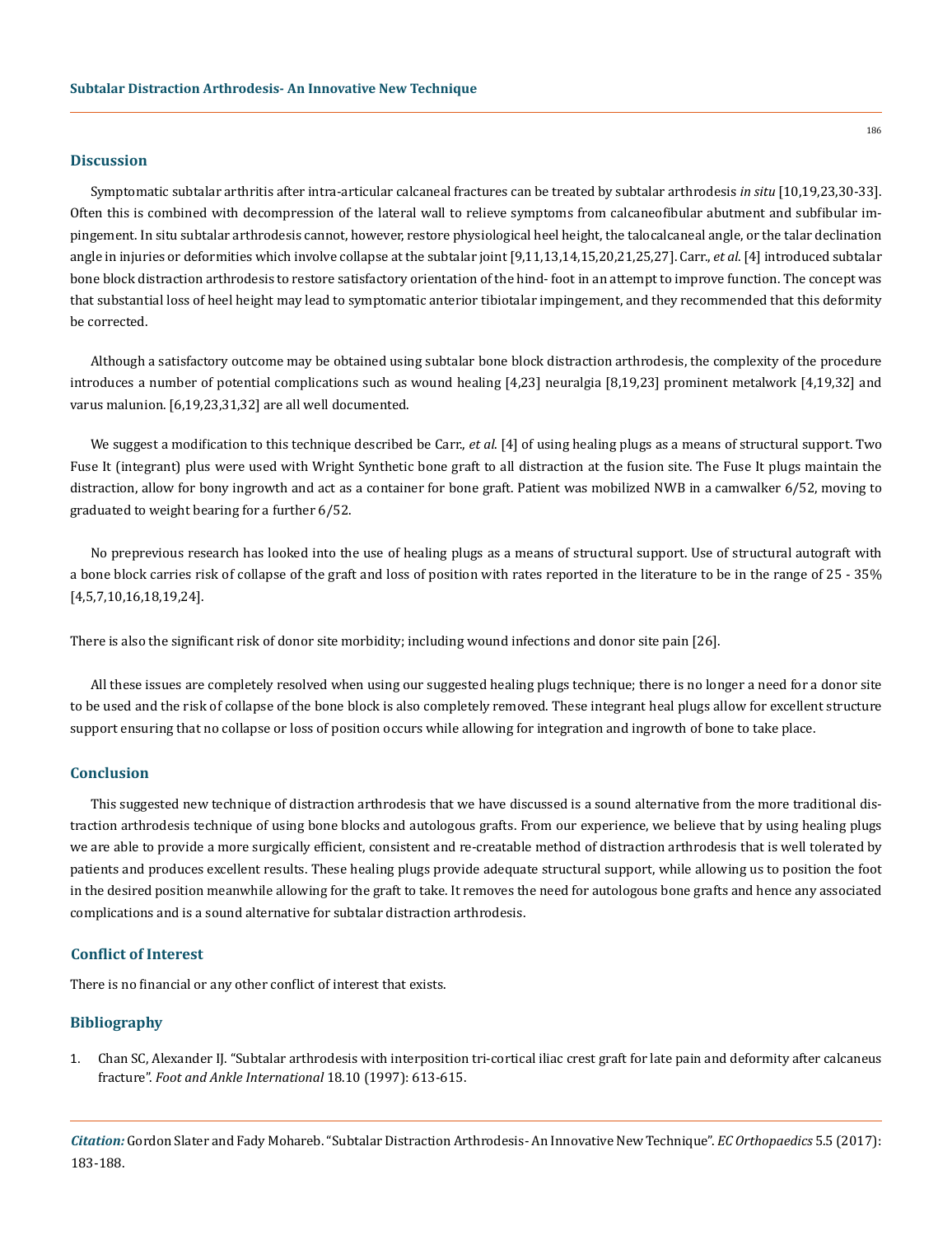- 2. [Pollard JD and Schuberth JM. "Posterior bone block distraction ar-throdesis of the subtalar joint: a review of 22 cases".](https://www.ncbi.nlm.nih.gov/pubmed/18455664) *Journal of Foot [and Ankle Surgery](https://www.ncbi.nlm.nih.gov/pubmed/18455664)* 47.3 (2008): 191-198.
- 3. [Bankart ASB. "Fractures of the os calcis".](http://www.thelancet.com/journals/lancet/article/PIIS0140-6736(00)41474-1/fulltext?version=printerFriendly) *Lancet* 240.6207 (1942): 175.
- 4. Carr JB., *et al*[. "Subtalar distraction bone block fusion for late complications of os calcis fractures".](https://www.ncbi.nlm.nih.gov/pubmed/3066724) *Foot Ankle* 9.2 (1988): 81-86.
- 5. [Carr JB. "Mechanism and pathoanatomy of the intraarticular calca-neal fracture".](https://www.ncbi.nlm.nih.gov/pubmed/8472468) *Clinical Orthopaedics and Related Research* 290 [\(1993\): 36-40.](https://www.ncbi.nlm.nih.gov/pubmed/8472468)
- 6. [Amendola A and Lammens P. "Subtalar arthrodesis using interposition iliac crest bone graft after calcaneal fracture".](https://www.ncbi.nlm.nih.gov/pubmed/8908486) *Foot and Ankle International* [17.10 \(1996\): 608-614.](https://www.ncbi.nlm.nih.gov/pubmed/8908486)
- 7. Trnka HJ., *et al*. "Subtalar distraction bone block arthrodesis". *[Journal of Bone and Joint Surgery-British](https://www.ncbi.nlm.nih.gov/pubmed/11521927)* 83.6 (2001): 849-854.
- 8. Zion I., *et al*[. "Subtalar distraction arthrodesis using a ramp cage".](https://www.ncbi.nlm.nih.gov/pubmed/14627108) *Orthopedics* 26.11 (2003): 1117-1119.
- 9. Zwipp H., *et al*[. "Osteosynthesis of displaced intraarticular fractures of the calcaneus. Results in 123 cases".](https://www.ncbi.nlm.nih.gov/pubmed/8472474) *Clinical Orthopaedics and [Related Research](https://www.ncbi.nlm.nih.gov/pubmed/8472474)* 290 (1993): 76-86.
- 10. [Myerson M and Quill GE Jr. "Late complications of fractures of the calcaneus".](https://www.ncbi.nlm.nih.gov/pubmed/8444911) *Journal of Bone and Joint Surgery-American* 75.3 (1993): [331-341.](https://www.ncbi.nlm.nih.gov/pubmed/8444911)
- 11. Buch BD., *et al*[. "Primary subtaler arthrodesis for the treatment of comminuted calcaneal fractures".](https://www.ncbi.nlm.nih.gov/pubmed/8919403) *Foot and Ankle International* 17.2 [\(1996\): 61-70.](https://www.ncbi.nlm.nih.gov/pubmed/8919403)
- 12. [Thompson KR and Friesen CM. "Treatment of comminuted fractures of the calcaneus by primary triple arthrodesis".](https://www.ncbi.nlm.nih.gov/pubmed/13855060) *Journal of Bone [and Joint Surgery-American](https://www.ncbi.nlm.nih.gov/pubmed/13855060)* 41-A (1959): 1423-1436.
- 13. Burton DC., *et al*[. "Late results of subtalar distraction fusion".](https://www.ncbi.nlm.nih.gov/pubmed/9578096) *Foot and Ankle International* 19.4 (1998): 197-202.
- 14. Kitaoka HB., *et al*[. "Clinical rating systems for the ankle-hindfoot, midfoot, hallux, and lesser toes".](https://www.ncbi.nlm.nih.gov/pubmed/7951968) *Foot and Ankle International* 15.7 [\(1994\): 349-353.](https://www.ncbi.nlm.nih.gov/pubmed/7951968)
- 15. Yoo CI., *et al*[. "Subtalar distraction bone block arthrodesis \(five cases\)".](https://komci.org/CedRefFull.php?ArticleID=0120JKFAS%2F2004.8.1.101) *Journal of Korean Foot and Ankle Society* 8.1 (2004): 101-106.
- 16. Bednarz PA., *et al*[. "Subtalar distraction bone block fusion: an assessment of outcome".](https://www.ncbi.nlm.nih.gov/pubmed/9429880) *Foot and Ankle International* 18.12 (1997): [785-791.](https://www.ncbi.nlm.nih.gov/pubmed/9429880)
- 17. Chung HJ., *et al*[. "Subtalar distraction arthrodesis for calcaneal malunion".](http://pesquisa.bvsalud.org/bvsvs/resource/pt/wprim-219688) *Journal of the Korean Fracture Society* 19.1 (2006): 34-40.
- 18. Chen YJ., *et al*[. "Subtalar distractional realignment arthrodesis with wedge bone grafting and lateral decompression for calcaneal](https://www.ncbi.nlm.nih.gov/pubmed/9783612)  malunion". *Journal of Trauma* [45.4 \(1998\): 729-737.](https://www.ncbi.nlm.nih.gov/pubmed/9783612)
- 19. Easley ME., *et al*. "Isolated subtalar arthrodesis". *[Journal of Bone and Joint Surgery-American](https://www.ncbi.nlm.nih.gov/pubmed/10819272)* 82.5 (2000): 613-624.
- 20. Chung HJ., *et al*[. "Subtalar distraction two bone-block arthrodesis for calcaneal malunion".](http://pesquisa.bvsalud.org/bvsvs/resource/pt/wprim-197598) *Journal of Korean Foot and Ankle Society* [13.1 \(2009\): 68-74.](http://pesquisa.bvsalud.org/bvsvs/resource/pt/wprim-197598)
- 21. [Schepers T. "The subtalar distraction bone block arthrodesis following the late complications of calcaneal fractures: a systematic](https://www.ncbi.nlm.nih.gov/pubmed/23177597)  review". *Foot (Edinb)* [23.1 \(2013\): 39-44.](https://www.ncbi.nlm.nih.gov/pubmed/23177597)
- 22. Schepers T., *et al*[. "Subtalar versus triple arthrodesis after intra-articular calcaneal fractures".](https://www.ncbi.nlm.nih.gov/pmc/articles/PMC2918742/) *Strategies in Trauma and Limb Reconstruction* [5.2 \(2010\): 97-103.](https://www.ncbi.nlm.nih.gov/pmc/articles/PMC2918742/)

*Citation:* Gordon Slater and Fady Mohareb. "Subtalar Distraction Arthrodesis- An Innovative New Technique". *EC Orthopaedics* 5.5 (2017): 183-188.